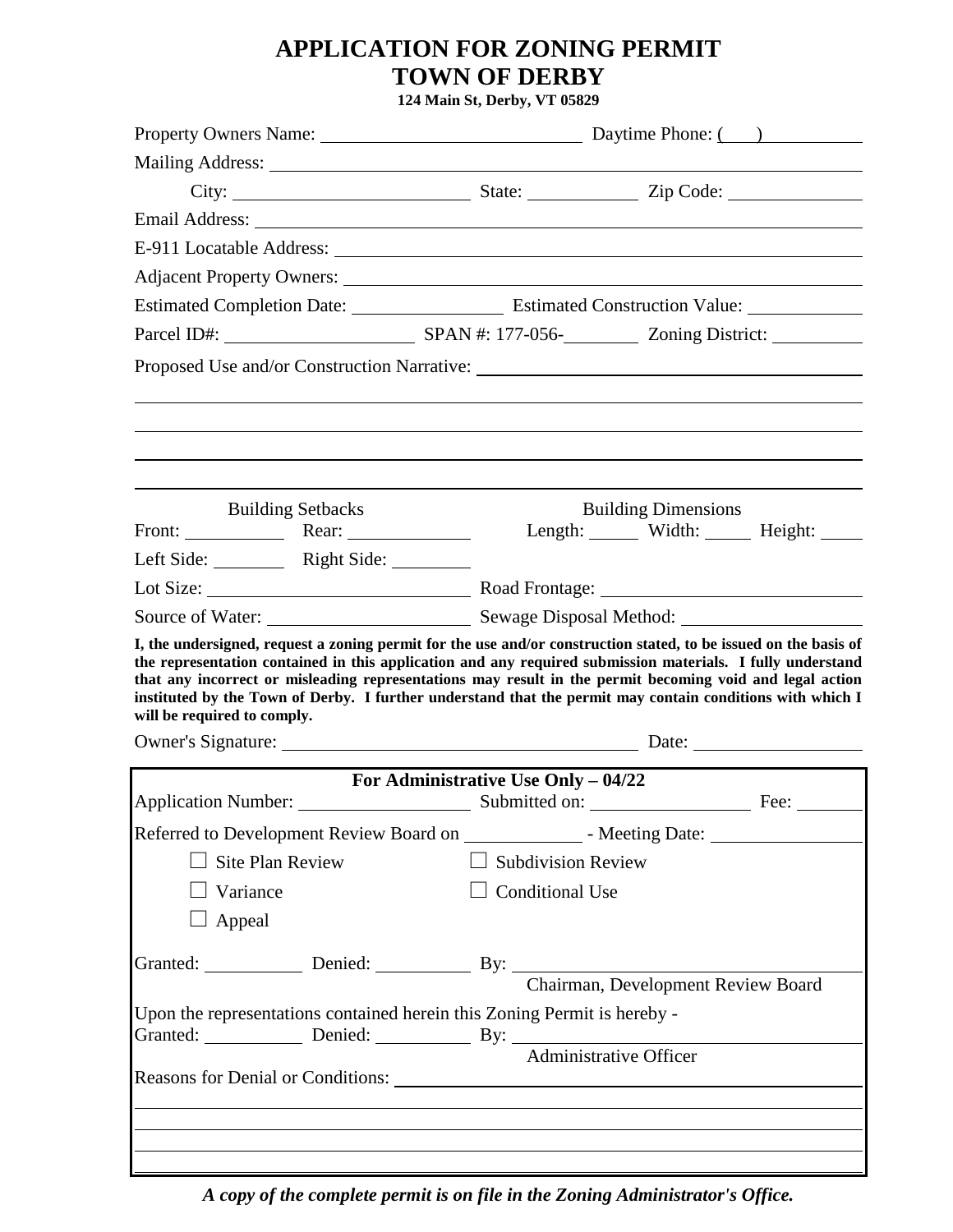**An interested person may appeal any decision by the Administrative Officer to the Development Review Board in accordance with 24 VSA, Chapter 117, §4465, in writing, within 15 days of the date of such decision. The fee is \$200.**

**An interested person who has participated in the municipal regulatory proceeding may appeal the decision rendered in that proceeding by the Development Review Board to Environmental Court in Accordance with 24 VSA, Chapter 117, §4471, in writing, within 30 days of the date of such decision. The fee is \$250.**

**If you fail to appeal a decision, your right to challenge the decision at some future time may be lost because you waited to long. You will be bound by the decision, pursuant to 24 V.S.A. §4472(d).**

**A Certificate of Occupancy from the Town of Derby is required for all persons desiring to occupy and use any building, structure, lot or part thereof following construction, erection, relocation, alteration, repair, extension, removal, demolition, or structural changes wholly or in part; or to change the use of an existing building or part thereof; or to change the use of land to any other use; or to change the tenancy of a building or part thereof. This does not apply to single family dwellings, two family dwellings, residential accessory structures or uses, and exempt agricultural structures.**

## **THIS IS A LOCAL PERMIT APPLICATION ONLY. OTHER PERMITS MAY BE NECESSARY. TO DETERMINE IF STATE PERMITS ARE REQUIRED, CONTACT THE STATE REGIONAL PERMIT SPECIALIST AT (802) 477-2241 AND THE STATE DEPT. OF LABOR AND INDUSTRY AT (802) 828-4000.**

Contact the Village of Derby Line (802) 873-3420 or Village of Derby Center (802) 766-2844 if municipal water or sewer is required.

Any project requiring new entry onto Town roads or alters the public right of way requires an Access Permit issued by the Town Road Commissioner, application forms are available from the Zoning Administrator and may be submitted in conjunction with the zoning permit application.

## **ACKNOWLEDGMENT OF RESPONSIBILITY**

I hereby affirm that I am the fee title owner or the owner's agent\* of the property for which this application has been made. I am the party whom the Town should contact regarding any matter pertaining to this application and it is my responsibility to keep myself informed of the progress of the application.

I further understand that additional information such as a survey of the property, traffic analysis, or expert testimony may be required for analysis of the application, and that upon my written authorization, fees for such additional information will be my responsibility.

I agree to allow Town personnel access to the property to review all aspects of this application and for tax assessment purposes.

Property Owner's Signature:

\*NOTE: Written documentation must be submitted and approved by the Zoning Administrator proving that the agent is legally authorized to act on the property owner's behalf.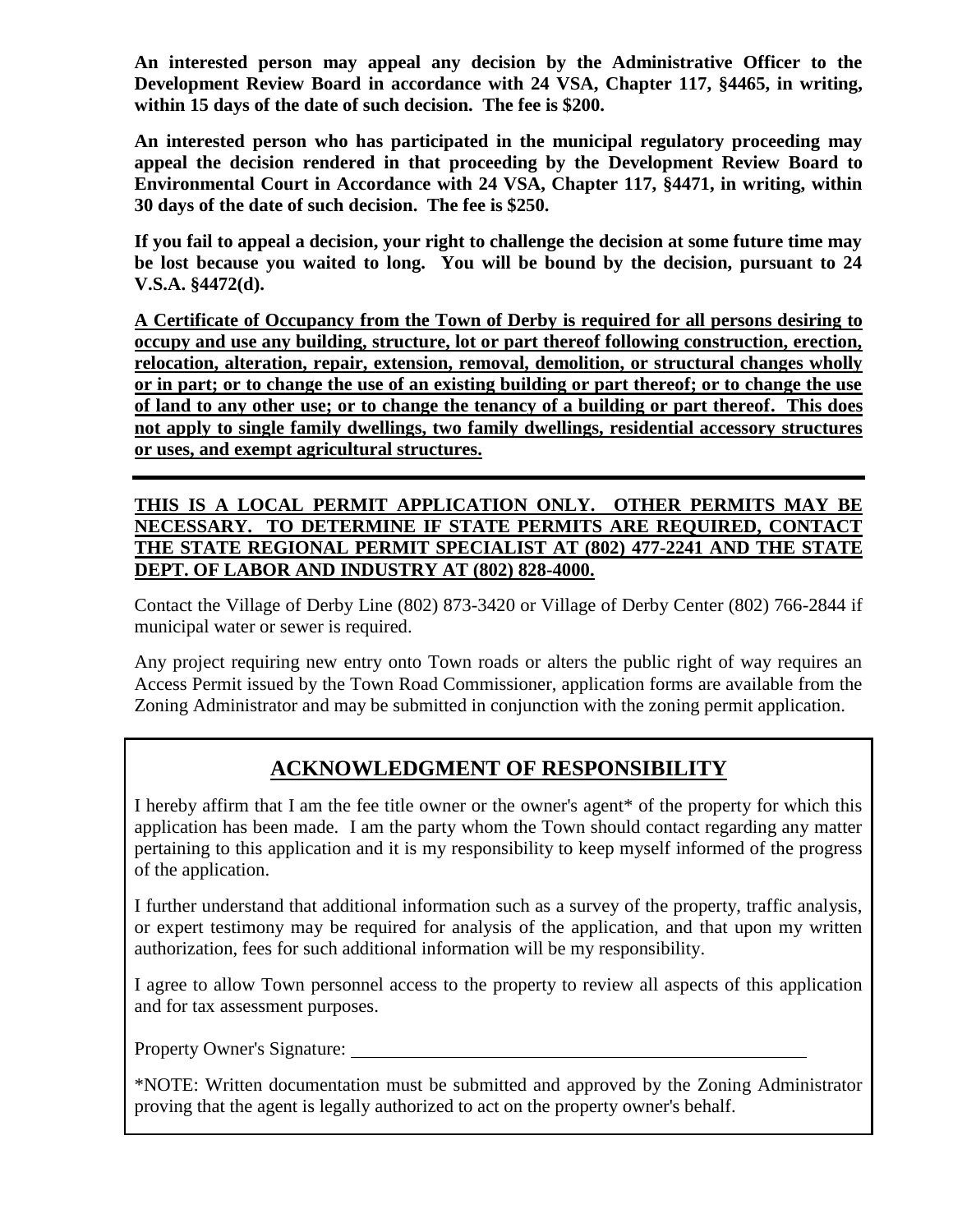**It is HIGHLY RECOMMENDED that applicants discuss the application and requirements with the Zoning Administrator prior to submission to ensure that all necessary information is submitted and to ensure efficient and timely processing of the application. The Zoning Office phone number is (802) 766-2017.**

#### **APPLICATION FEES (effective July 28, 2008) (ALL FEES ARE NONREFUNDABLE)**

| Zoning Permit Base Fee:                  |                                                                                  |
|------------------------------------------|----------------------------------------------------------------------------------|
| Certificate of Occupancy                 | \$100.00                                                                         |
|                                          | Temporary Certificate of Occupancy $$50.00 + $10.00$ per month (up to 12 months) |
| <b>Signs</b>                             | $$60.00$ per sign                                                                |
| One or Two Family uses                   | \$ $60.00 + $0.05$ per square foot <sup>1</sup>                                  |
| All Other Uses                           | \$ $60.00 + $0.10$ per square foot <sup>1</sup>                                  |
| No Permit Required (in writing)          | \$30.00                                                                          |
| <b>Additional Fees:</b>                  |                                                                                  |
| Subdivisions                             | $$50.00$ per lot                                                                 |
| Development Review Board Review \$200.00 |                                                                                  |
|                                          |                                                                                  |

### **All fees are doubled if the proposed use or construction has begun prior to submitting a complete application.**

<sup>1</sup> Square footage is base on the increase in building area. Building area is defined as the total of all areas taken on a horizontal plane at the main finished grade level of the principal building and all accessory buildings, exclusive of uncovered porches, terraces and steps. All dimensions shall be exterior measurements. The square footage fee for applications requiring Development Review Board approval must be paid within 30 days of such approvals.

Accepted agricultural practices, including the construction of farm structures, as those practices are defined by the Secretary of Agriculture, Food and Markets, in accordance with Title 24 VSA §4413(d) are exempt from all zoning fees provided;

(1) Written notification, including a sketch plan showing structure setback distances from road rights-or-way, property lines, and surface waters shall be submitted to the Administrative Officer, as required for accepted agricultural practices; and

(2) All such structures shall meet all setback requirements under these regulations, unless specifically waived by the Secretary of Agriculture, Food and Markets.

Application fee calculation

| Base fee    | \$60.00 |                                               |
|-------------|---------|-----------------------------------------------|
| Sq ft fee   |         |                                               |
| Per lot fee |         | (\$50.00 x number of lots, subdivisions only) |
| DRB review  |         | $($ \$200.00 if applicable $)$                |
|             |         |                                               |

**Total \_\_\_\_\_\_\_\_\_\_\_**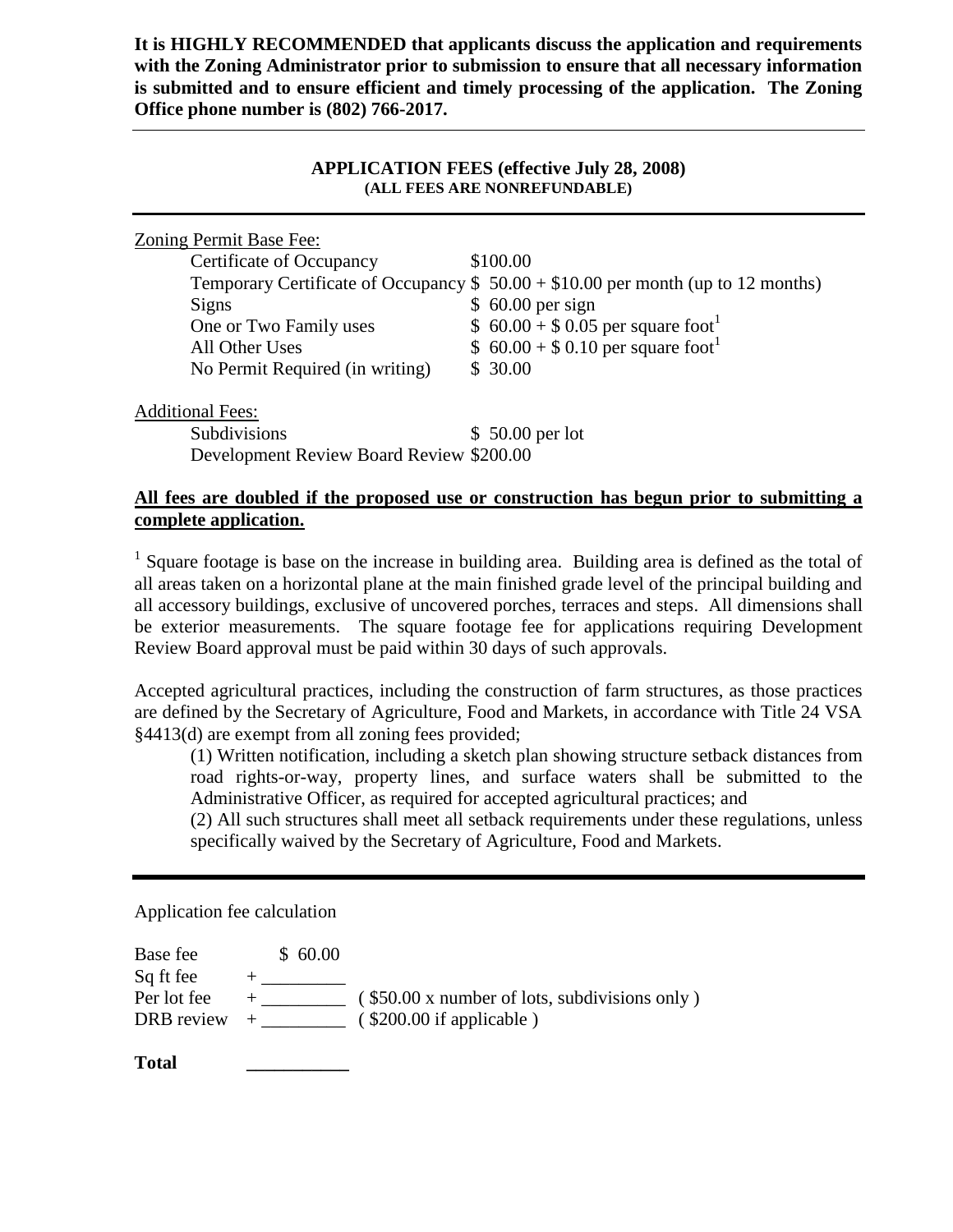**Application Requirements:**

- **An application for a zoning permit shall be filed with the Administrative Officer on form(s) provided by the municipality.**
- **Required application fees, as set by the Legislative Body, also shall be submitted with each application.**
- **All applications shall include a sketch plan, no smaller that 8.5" x 11", that depicts the following:** 
	- o **The dimensions of the lot, including existing property boundaries,**
	- o **The location and footprint of existing and proposed structures or additions,**
	- o **The location of existing and proposed accesses (curb cuts), driveways and parking areas,**
	- o **The location of existing and proposed easements and rights-of-way,**
	- o **Setbacks from property boundaries, road rights-of-way, surface waters and wetlands,**
	- o **The location of existing and proposed water and wastewater systems, and**
	- o **Other such information as required by the Administrative Officer to determine conformance with these regulations.**

**Additional requirements for applications requiring Conditional Use review, Variance requests, or Appeals of the Administrative Officer:**

- **A list of the names and addresses of all adjoining property owners, without regard to any public right-of-way;**
- **Addressed stamped envelopes for all abutters.**

**Additional requirements for applications requiring Site Plan Review:**

- **The applicant needs to submit a letter of intent from the Agency of Transportation confirming that the Agency has reviewed the proposed site plan and is prepared to issue an access permit under 19 VSA §1111. The applicant should contact VTrans Permit Coordinator Nathan Covey at 802-498-7055 o[r nathan.covey@vermont.gov.](mailto:nathan.covey@vermont.gov)**
- **The applicant shall submit at least 8 (eight) sets of site plan maps and supporting data to the Development Review Board which shall include the following information presented in drawn forms and accompanied by written text to the satisfaction of the Development Review Board:**
	- o **Present conditions showing:**
		- **Existing features including contours if required by the Development Review Board, structures and their setbacks from property lines;**
		- **Existing lighting, large trees, streets, utility easements, rights of way, land use, deed restrictions,**
	- o **Proposed changes showing:**
		- **proposed structures including elevation drawings and their setbacks to the property lines;**
		- **Proposed lighting plan;**
		- **Proposed land use areas;**
		- **Proposed driveways and traffic circulation;**
		- **Proposed parking and loading spaces;**
		- **Proposed pedestrian walks;**
		- **Proposed landscaping and green strip plans including site grading, landscape design and screening.**
	- o **The Supporting Data Addendum shall include the following:**
		- **A narrative of the relevant characteristics of the proposal which shall include if applicable: Hours of operation, estimated customer and employee counts, details of the proposed use or structure;**
		- **A list of the names and addresses of all abutting property owners;**
		- **Addressed stamped envelopes for all abutters;**
		- **Estimates of delivery and service traffic; and**
		- **Any other information requested by the Development Review Board and the Administrative Officer for the proper deliberation of the application.**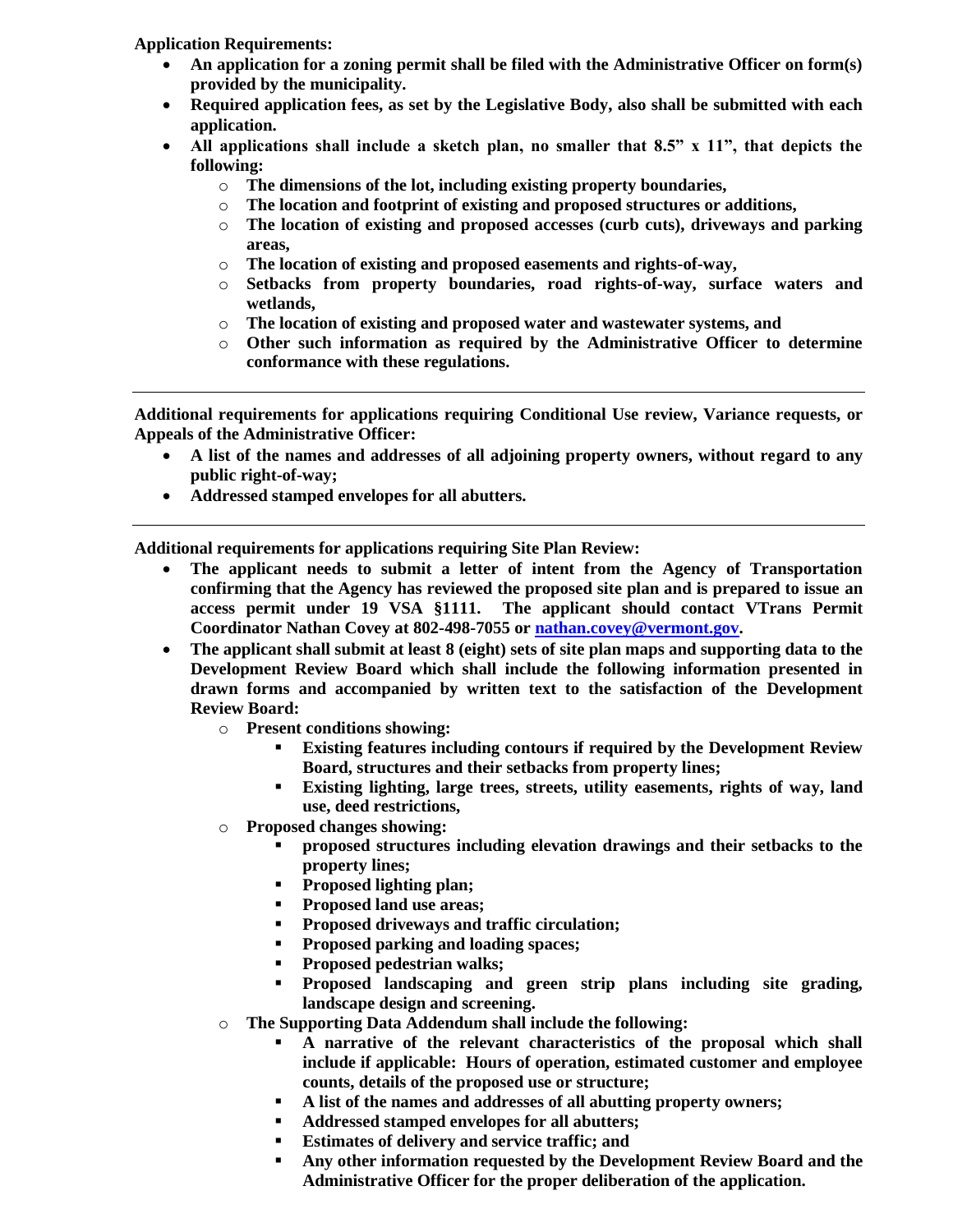#### MINIMUM LOT REQUIREMENTS

|                                                                      | Lot            | Lot                                  | Lot            | Lot           | ----Building Set Backs----- |                              | <b>Building</b>              |            |
|----------------------------------------------------------------------|----------------|--------------------------------------|----------------|---------------|-----------------------------|------------------------------|------------------------------|------------|
| <b>Zoning District</b>                                               | Class          | Area                                 | Frontage Depth |               | Front                       | Side                         | Rear                         | Height     |
| IND - Industrial                                                     | 1 & 2          | $20,000$ sf $100'$                   |                | 100'          | $25^{\circ}$                | $10^{\circ}$                 | $10^{\circ}$                 | 75'        |
|                                                                      | 3              | 40,000 sf 100'                       |                | 100'          | 25'                         | $10^{\circ}$                 | $10^{\circ}$                 | 75'        |
| Abutting a Residential District                                      |                |                                      |                |               | 25'                         | 30'                          | $30^{\circ}$                 | 75'        |
| COM/IND - Commercial/Industrial                                      | 1 & 2          | $20,000$ sf $100'$                   |                | 100'          | 25'                         | $10^{\circ}$                 | $10^{\circ}$                 | 75'        |
|                                                                      | 3              | 40,000 sf 150'                       |                | 150'          | 25'                         | 10 <sup>2</sup>              | 10'                          | 75'        |
| Abutting a Residential District                                      |                |                                      |                |               | 25'                         | 30'                          | 30'                          | 75'        |
|                                                                      |                |                                      |                |               |                             |                              |                              |            |
| COM - Commercial                                                     | 1 & 2          | 20,000 sf 100'<br>40,000 sf 150'     |                | 100'<br>150'  | 25'<br>25'                  | $10^{\circ}$<br>$10^{\circ}$ | $10^{\circ}$<br>$10^{\circ}$ | 75'<br>75' |
| Abutting a Residential District                                      |                |                                      |                |               | 25'                         | 30'                          | 30'                          | 75'        |
|                                                                      |                |                                      |                |               |                             |                              |                              |            |
| R-HD - Residential High Density                                      | $1$ and $\sim$ | $10,000$ sf $100'$                   |                | 100'          | 30'                         | 20'                          | 25'                          | 35'        |
| <b>Accessory Structures</b>                                          | 2 & 3          | 20,000 sf 150'                       |                | 150'          | 30'<br>25'                  | $20^{\circ}$<br>$10^{\circ}$ | 25'<br>$10^{\circ}$          | 35'<br>35' |
|                                                                      |                |                                      |                |               |                             |                              |                              |            |
| $R-MD$ - Residential Medium Density 1, 2 & 3 20,000 sf 150'          |                |                                      |                | 150'          | 30'                         | $20^{\circ}$                 | 25'                          | 35'        |
| <b>Accessory Structures</b>                                          |                |                                      |                |               | 30'                         | 10 <sup>2</sup>              | $10^{\circ}$                 | 35'        |
| $R-1$ - Residential One Acre 1, 2 & 3 1 acre 150'                    |                |                                      |                | 150'          | 30'                         | 25'                          | 25'                          | 35'        |
| <b>Accessory Structures</b>                                          |                |                                      |                |               | 30'                         | $10^{\circ}$                 | $10^{\circ}$                 | 35'        |
| R-2 - Residential Two Acre $1, 2 \& 3$ 2 acres 200'                  |                |                                      |                | 200'          | 30'                         | 25'                          | 25'                          | 35'        |
| <b>Accessory Structures</b>                                          |                |                                      |                |               | 25"                         | $10^{\circ}$                 | $10^{\circ}$                 | 35'        |
|                                                                      |                |                                      |                |               |                             |                              |                              |            |
| RR - Rural Residential $1, 2 \& 3 \quad 5 \text{ acres} \quad 200'$  |                |                                      |                | 200'          | 30'                         | 25'                          | 25'                          | 35'        |
| <b>Accessory Structures</b>                                          |                |                                      |                |               | 25'                         | 10'                          | 10'                          | 35'        |
| $1, 2 \& 3 \quad 20,000 \text{ sf } 100'$<br>SD - Shoreland District |                |                                      |                | 100'          | 25'                         | 25'                          | $25^{\circ}$                 | 35'        |
| <b>Accessory Structures</b>                                          |                |                                      |                |               | 25'                         | $10^{\circ}$                 | $10^{\circ}$                 | 35'        |
| $1, 2 \& 3$ 10 acres 200'<br>SL - Special Lands                      |                |                                      |                | 200'          | 50'                         | 25'                          | 25'                          | 35'        |
|                                                                      |                |                                      |                |               |                             |                              |                              |            |
| Derby Line                                                           | 1 & 2          |                                      |                | 100'          | $0^{\circ}$                 | $0^{\circ}$                  | $0^{\circ}$                  | 35'        |
| VC/DL - Village Commercial                                           | $\mathfrak{Z}$ | $12,500$ sf $100'$<br>20,000 sf 100' |                | 100'          | $0^{\circ}$                 | $0^{\circ}$                  | $0^{\circ}$                  | 35'        |
|                                                                      |                |                                      |                |               |                             |                              |                              |            |
| VR-1/DL - Village Residential-One                                    | 1 & 2          | $12,500$ sf $100'$                   |                | 100'          | $30^{\circ}$                | 20'                          | 25'                          | 35'        |
|                                                                      | 3              | 20,000 sf 100'                       |                | 100'          | $30^{\circ}$                | $20^{\circ}$                 | 25"                          | 35"        |
| <b>Residential Accessory Structures</b>                              |                |                                      |                |               | 30'                         | 10'                          | 10'                          | 35'        |
| VR-2/DL - Village Residential - Two $1 & 2$                          |                | 12,500 sf 100'                       |                | 100'          | $10^{\circ}$                | $10^{\circ}$                 | $10^{\circ}$                 | 35'        |
|                                                                      | 3              | 20,000 sf 100'                       |                | $100^{\circ}$ | $10^{\circ}$                | $10^{\circ}$                 | $10^{\circ}$                 | 35'        |
| Derby Center                                                         |                |                                      |                |               |                             |                              |                              |            |
| VC/DC - Village Commercial                                           | 1 & 2          | 15,000 sf 100'                       |                | 100'          | 30'                         | 20'                          | 20'                          | 75'        |
|                                                                      | 3              | 20,000 sf 100'                       |                | 100'          | 30'                         | 20'                          | 20'                          | 75'        |
| VR/DC - Village Residential                                          |                | 12,500 sf 100'                       |                | 100'          | 30'                         | 20'                          | 25'                          | 35'        |
|                                                                      | 1 & 2<br>3     | 20,000 sf 100'                       |                | 100'          | 30'                         | $20^{\circ}$                 | 25'                          | 35'        |
| <b>Residential Accessory Structures</b>                              |                |                                      |                |               | 30'                         | 10'                          | 10'                          | 35'        |
|                                                                      |                |                                      |                |               |                             |                              |                              |            |
| VR-MF/DC - Village Residential MF $1, 2 \& 3$ 12,500 sf 100          |                |                                      |                | 100'          | 30'<br>30'                  | 20'<br>10'                   | 20'<br>10'                   | 35'<br>35' |
| <b>Accessory Structures</b>                                          |                |                                      |                |               |                             |                              |                              |            |

#### **TIME LIMIT FOR CONSTRUCTION**

**Permits are valid for two years and construction must commence in that time period. There is no penalty for a failure to begin a permitted project; however you must obtain a new permit to begin construction after the expiration of the two-year time limit.**

#### **STRUCTURES NOT REQUIRING PERMITS**

**Small accessory structures that are: not permanently anchored to the ground or not on a permanent foundation; and are thirty-two square feet or less in area; and are five feet or less in height, do not require zoning permits. Inflatable pools requiring no additional supports or framing do not require zoning permits; however any permanent decking that may be constructed does require zoning permits. Fences six feet in height or less that meet front yard setback requirements are exempt from permitting.**